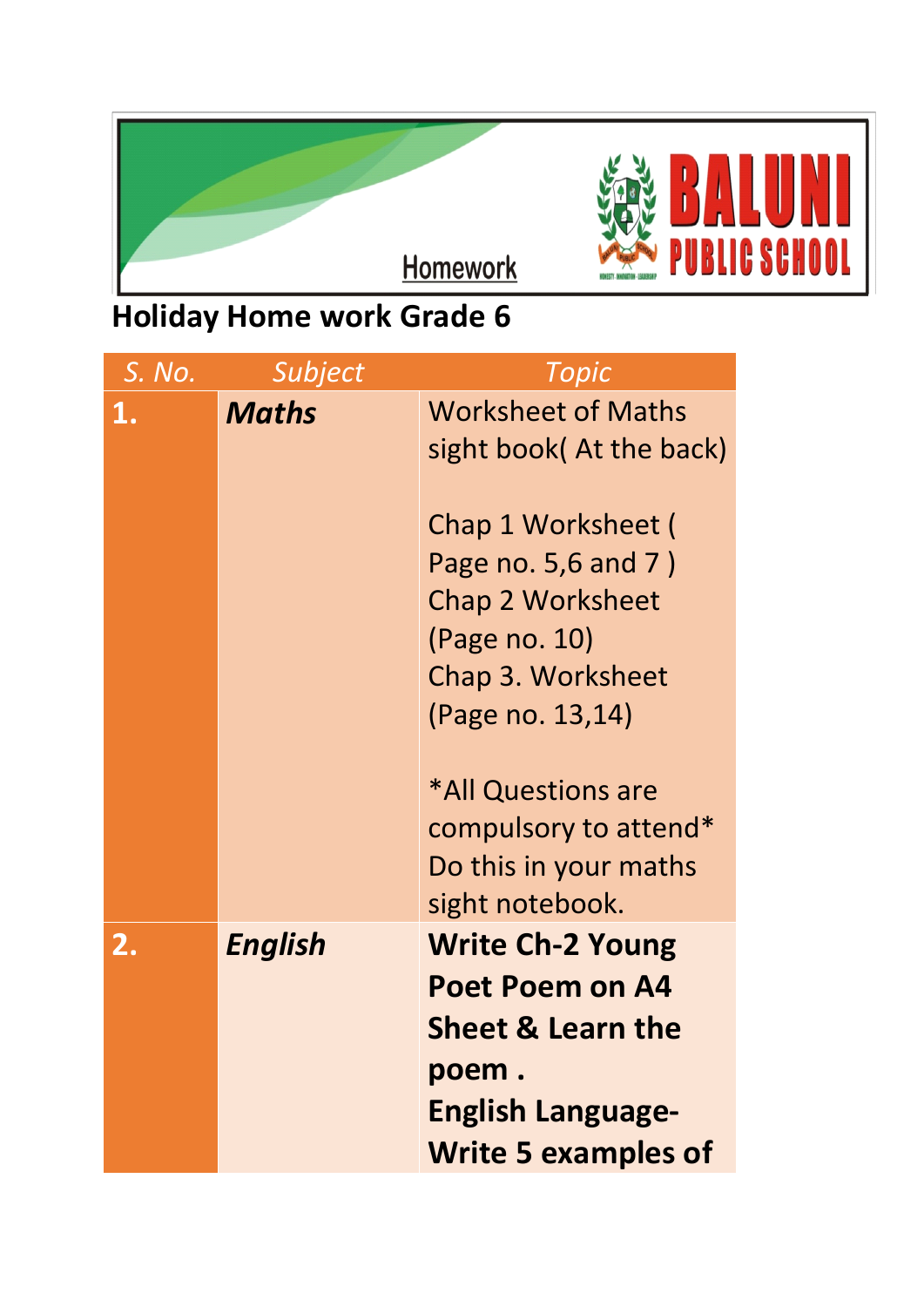|    |       | each beside given in<br>book (Assertive,<br>Imperative,<br>interrogative,<br>exclamatory<br>sentences)<br><b>5 examples of</b><br>subjects & Predicate.<br><b>5 examples of</b><br>question Tag in<br><b>English Grammar</b><br>copy.<br><b>*Make a small Diary</b><br>and write the<br>activities that you<br>have done in the<br>whole day in that<br><b>Diary with 2 positive</b><br>affirmations at the<br>last. |
|----|-------|----------------------------------------------------------------------------------------------------------------------------------------------------------------------------------------------------------------------------------------------------------------------------------------------------------------------------------------------------------------------------------------------------------------------|
| 3. | Hindi | भाषा के सांकेतिक रूप<br>का प्रयोग कहां-कहां<br>होता है?कोई चार                                                                                                                                                                                                                                                                                                                                                       |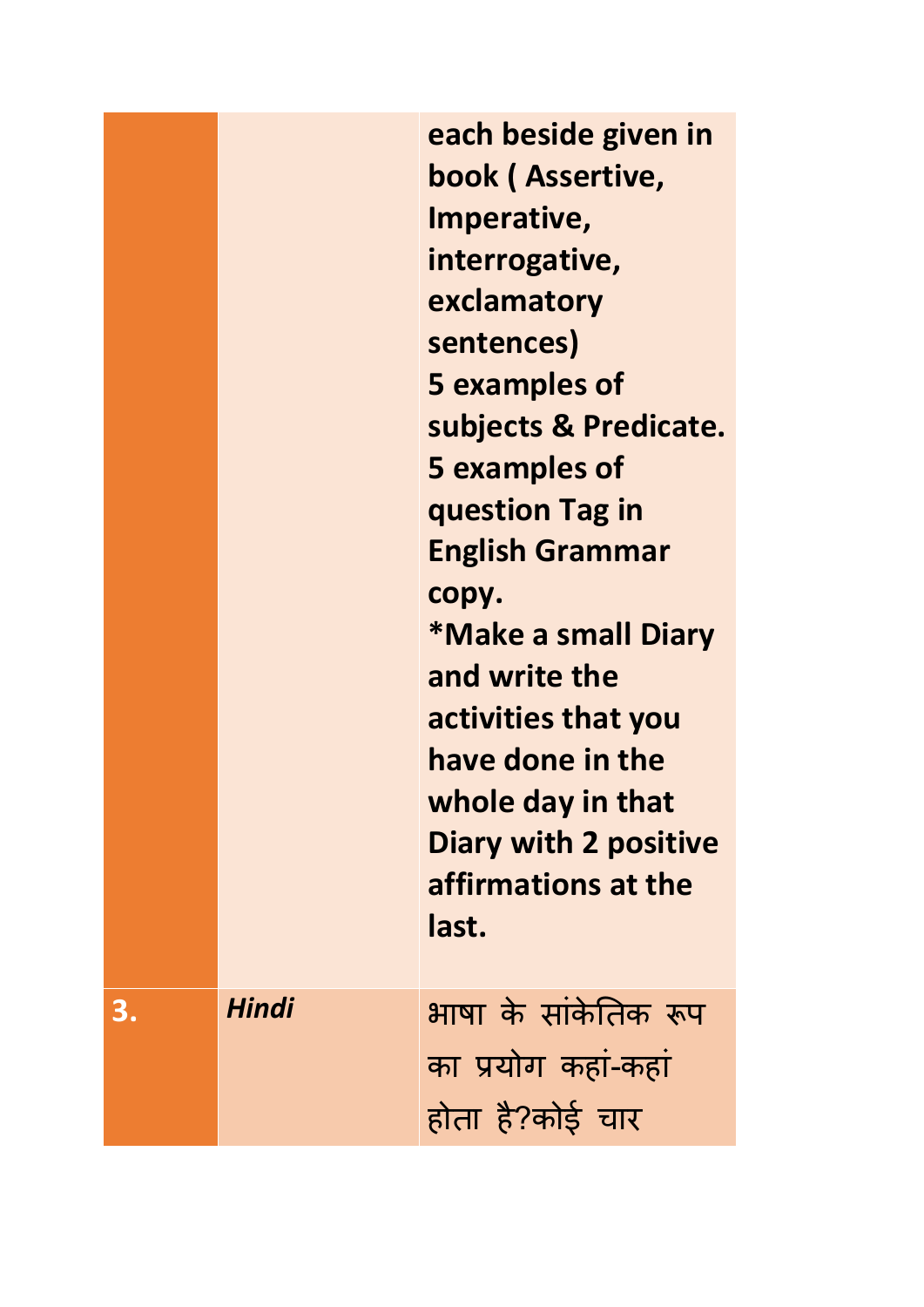|    |                       | उदाहरण देकर चित्र                                                               |
|----|-----------------------|---------------------------------------------------------------------------------|
|    |                       | सहित A4 साइज पेपर                                                               |
|    |                       | पर लिखिए।                                                                       |
| 4. | <b>Social Studies</b> | <b>Make an attractive</b><br>model of your own<br>choice from your s.st<br>book |
|    |                       | <b>Map Work:</b>                                                                |
|    |                       | Locate and mark the<br>given outline maps in<br>your Map Book:                  |
|    |                       | Page No: 39,41,43 and<br>45                                                     |
|    |                       | <b>In Creative learning:</b>                                                    |
|    |                       | Do the worksheet of<br><b>Geography, History</b><br>and Civic Chapter 1.        |
|    |                       | Prepare a project file<br>of Chapter 2 in history                               |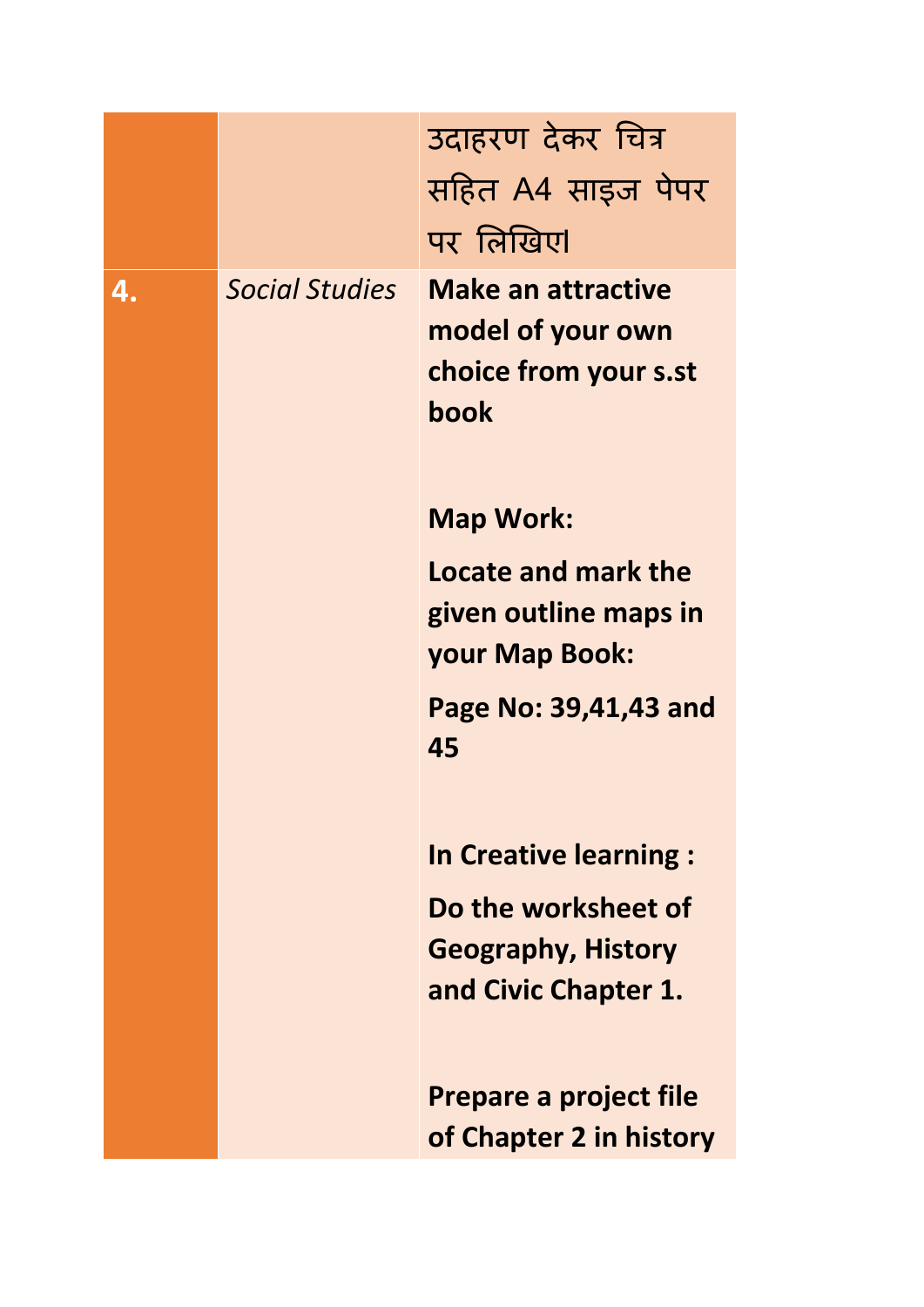|    |                 | (not more then 5<br>pages)                                                                                                                                                                           |
|----|-----------------|------------------------------------------------------------------------------------------------------------------------------------------------------------------------------------------------------|
| 5. | <b>GK</b>       | Make a separate copy<br>and write some<br>Interesting facts<br>besides given in the<br>book from Ch-1 To Ch -<br>8 related to the<br>chapters.                                                       |
| 6. | <b>Computer</b> | Write down the all<br>features of Control<br>panel and briefly<br>describe them.<br>Make A Four page<br>presentation on<br>application of<br>computer in ms-<br>powerpoint and bring a<br>print out. |
| 7. | <b>Arts</b>     | Do all the holiday<br>home work in art file<br>only.<br>Traditional madhubani<br>art-page no22, in art<br>book. Draw this in art<br>file, use poster colours                                         |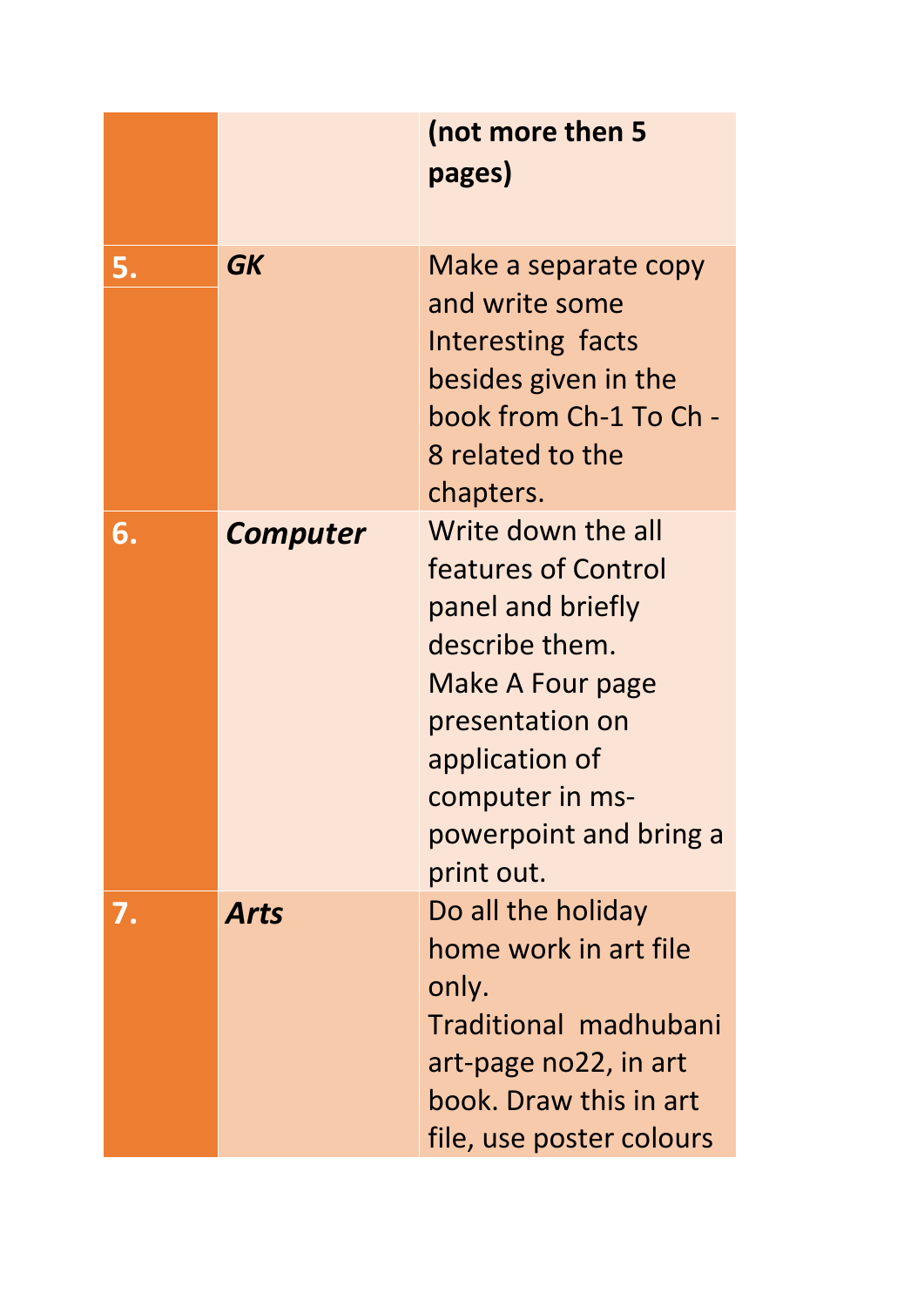|    |                | and sketch pens for<br>colouring.<br>Warli art-page no-23,<br>Draw the picture in art<br>file and complete the<br>colouring using crayon<br>and sketch pens.                                                                                                                                                                                                                                                                 |
|----|----------------|------------------------------------------------------------------------------------------------------------------------------------------------------------------------------------------------------------------------------------------------------------------------------------------------------------------------------------------------------------------------------------------------------------------------------|
| 8. | <b>SCIENCE</b> | <b>Note:- Students have</b><br>to make chart / files<br>according to the<br>given roll numbers<br>1. Make a file on at<br>least 10 scientists<br>which play an<br>important role in<br>science invention.(<br><b>Roll no 1-9)</b><br>2. Make a chart on<br>food web and food<br>chain (roll no 10-17)<br>3. Make a chart on<br>metals and non<br>metals . (roll no 18-<br>25)<br>4. Draw a chart to<br>show the distillation |